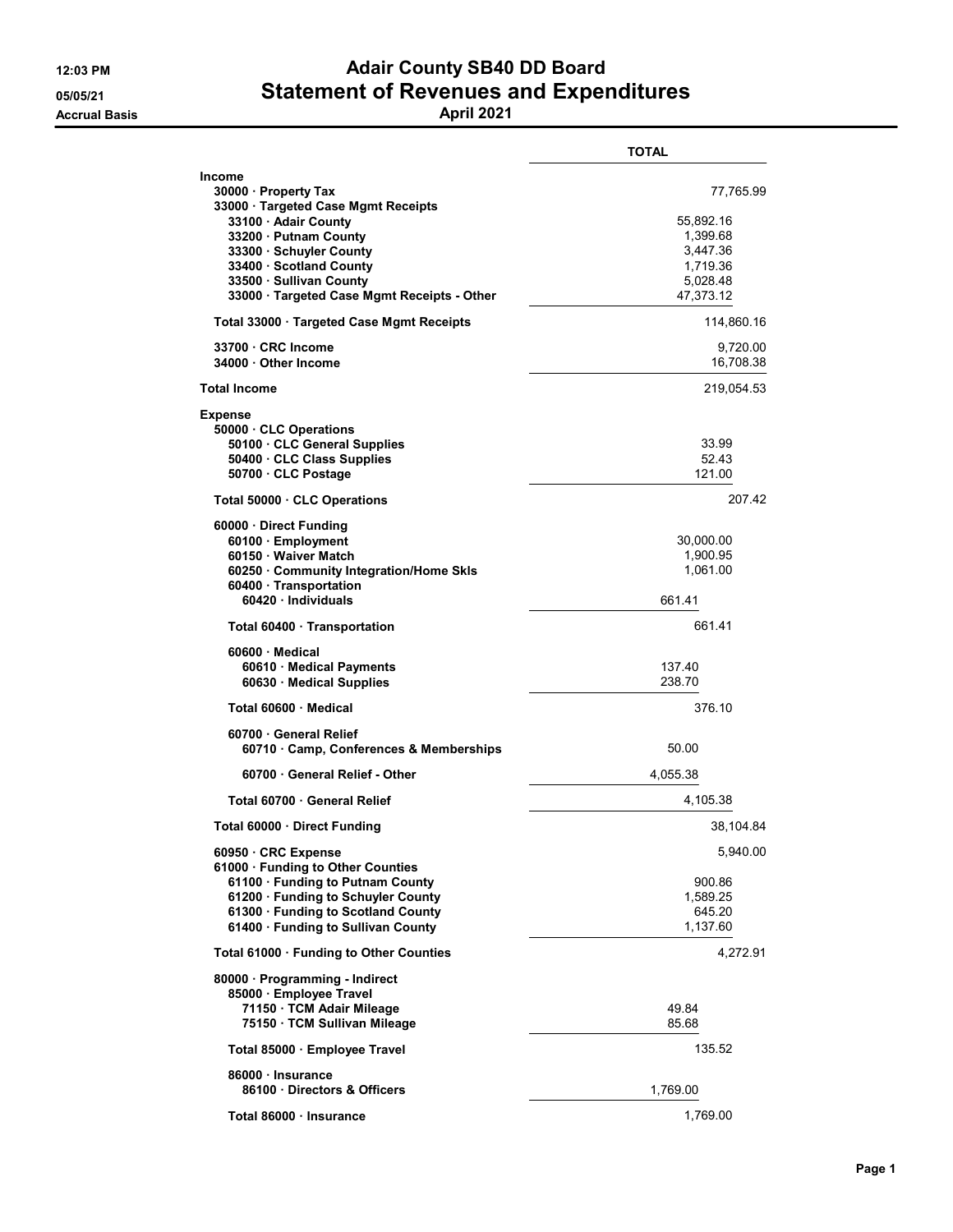Accrual Basis April 2021

## 12:03 PM **Adair County SB40 DD Board** 05/05/21 Statement of Revenues and Expenditures

|                                                                                                                                                                                                                                                                                                                                         | <b>TOTAL</b>                                                                                                        |
|-----------------------------------------------------------------------------------------------------------------------------------------------------------------------------------------------------------------------------------------------------------------------------------------------------------------------------------------|---------------------------------------------------------------------------------------------------------------------|
| 87000 · Office Expenses<br>87100 Office Supplies<br>87120 Office Supplies-McPherson                                                                                                                                                                                                                                                     | 108.87                                                                                                              |
| Total 87100 · Office Supplies                                                                                                                                                                                                                                                                                                           | 108.87                                                                                                              |
| 87200 · Postage<br>87210 · Postage-General<br>87220 · Postage-TCM                                                                                                                                                                                                                                                                       | 55.00<br>62.00                                                                                                      |
| Total 87200 · Postage                                                                                                                                                                                                                                                                                                                   | 117.00                                                                                                              |
| 87400 Copier<br>87420 · Copier-McPherson                                                                                                                                                                                                                                                                                                | 84.88                                                                                                               |
| Total 87400 · Copier                                                                                                                                                                                                                                                                                                                    | 84.88                                                                                                               |
| 87700 · Building Maintenance<br>87710 Janitorial                                                                                                                                                                                                                                                                                        |                                                                                                                     |
| 87711 · Janitorial-Country Club<br>87712 Janitorial-McPherson                                                                                                                                                                                                                                                                           | 163.52<br>492.59                                                                                                    |
| Total 87710 Janitorial                                                                                                                                                                                                                                                                                                                  | 656.11                                                                                                              |
| 87720 · Lawn Care<br>87721 · Lawn Care-Country Club<br>87722 · Lawn Care-McPherson                                                                                                                                                                                                                                                      | 0.00<br>0.00                                                                                                        |
| Total 87720 · Lawn Care                                                                                                                                                                                                                                                                                                                 | 0.00                                                                                                                |
| Total 87700 · Building Maintenance                                                                                                                                                                                                                                                                                                      | 656.11                                                                                                              |
| 87900 · Representative Payee Expense                                                                                                                                                                                                                                                                                                    | 40.00                                                                                                               |
| Total 87000 · Office Expenses                                                                                                                                                                                                                                                                                                           | 1,006.86                                                                                                            |
| 87500 · Personnel<br>51000 CLC Personnel<br>51100 CLC Center Salary Expense                                                                                                                                                                                                                                                             | 3,182.38                                                                                                            |
| Total 51000 · CLC Personnel                                                                                                                                                                                                                                                                                                             | 3,182.38                                                                                                            |
| 66000 · Payroll Expenses<br>66500 · Salary Sick<br>66700 · Salary Vacation<br>66000 · Payroll Expenses - Other                                                                                                                                                                                                                          | 2,203.78<br>5,965.03<br>8,487.75                                                                                    |
| Total 66000 · Payroll Expenses                                                                                                                                                                                                                                                                                                          | 16,656.56                                                                                                           |
| 70300 · TCM Admin Salary<br>71110 · TCM Adair Salary Expense<br>71115 · TCM Adair Overtime<br>72110 · TCM Putnam Salary Expense<br>73110 · TCM Schuyler Salary Expense<br>74110 · TCM Scotland Salary Expense<br>75110 · TCM Sullivan Salary Expense<br>87510 · Salary Expense<br>87540 · Employee Benefits<br>87550 · Unemployment Tax | 5,921.77<br>28,893.39<br>217.26<br>1,363.92<br>3,053.28<br>1,301.08<br>3,171.29<br>15.557.57<br>25,162.61<br>704.73 |
| Total 87500 · Personnel                                                                                                                                                                                                                                                                                                                 | 105,185.84                                                                                                          |
| 89000 · Utilities<br>89100 · Electricity<br>89110 · Electricity-Country Club                                                                                                                                                                                                                                                            | 90.92                                                                                                               |
| 89130 · Electricity-314 E McPherson                                                                                                                                                                                                                                                                                                     | 241.00                                                                                                              |
| Total 89100 · Electricity                                                                                                                                                                                                                                                                                                               | 331.92                                                                                                              |